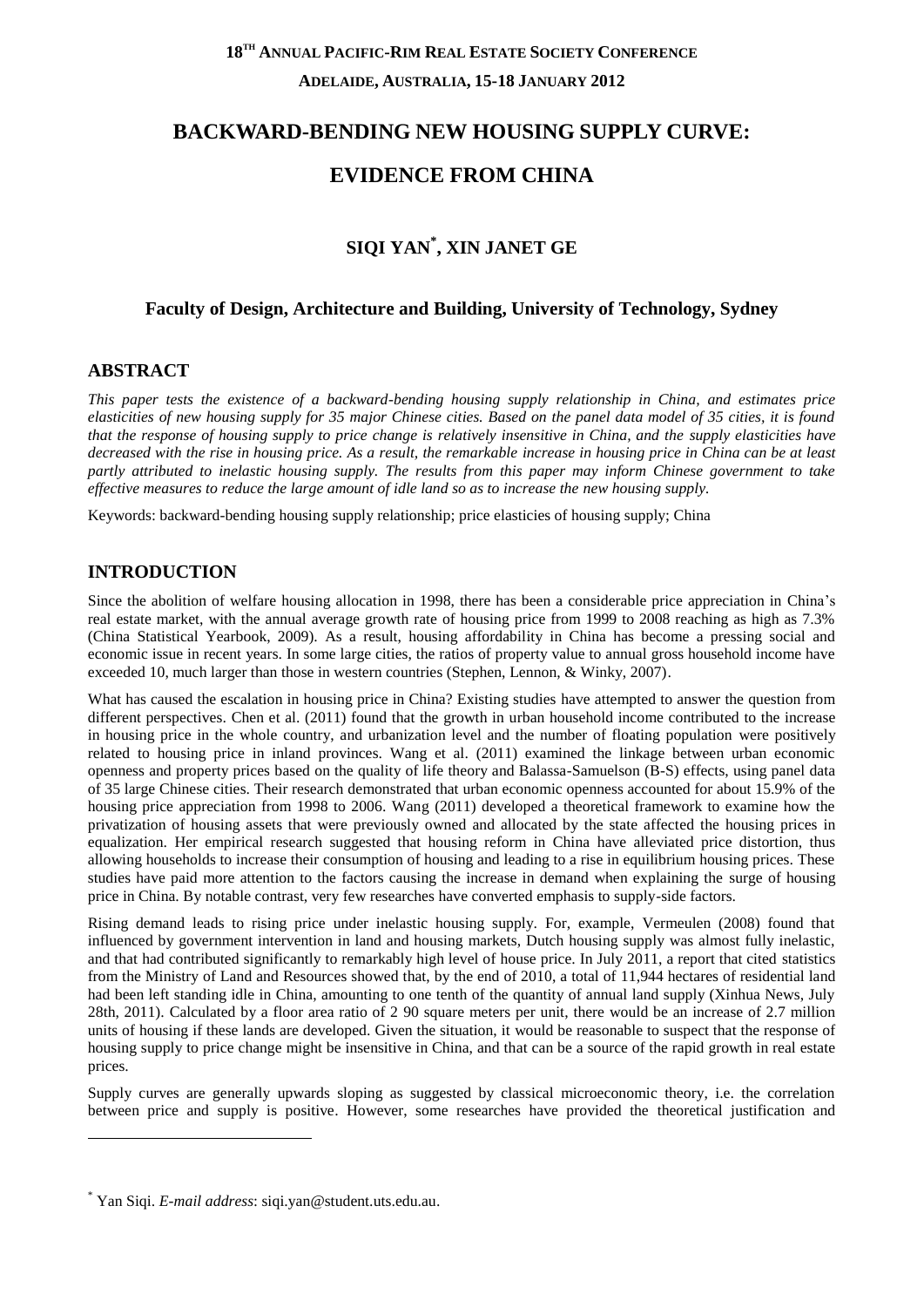empirical evidence for the feasibility of a backward-bending housing supply curve (Mayo & Sheppard, 1991, 2001; Pryce, 1999), which means housing supply might become negatively related to housing price when housing price rises above a certain level. If the backward-bending supply relation indeed exists, the price elasticities of housing supply can be quite low or even negative when price is quite high, which represents a sluggish response of housing supply. Hence through testing the existence of a backward-bending housing supply relationship, the responsiveness of housing supply can be examined. This paper seeks to test the existence of a backward-bending housing supply relationship in China, and estimate housing supply elasticities for 35 major cities. It is expected that the results can shed new light on the source of the rapid growth in the housing price in China. Section 1 reviews literature on backward-bending housing supply relationship, the estimates of housing supply elasticities, and the impact of land supply on housing supply. Section 2 explains the methodology and the panel data of 35 cities used for estimation. Section 3 presents the empirical results. Section 4 offers concluding comments.

#### **LITERATURE REVIEW**

#### **Backward-bending Housing Supply Relationship**

Mayo and Sheppard (1991, 2001) first provided the theoretical justification for the backward-bending housing supply curve through the analysis of developers' decision-making process. They suggested that for an individual developer, both the profit from immediate development  $(\pi_0)$  and the value of vacant land  $(V_0)$  can be viewed as a monotonically increasing function of the housing price (*P*), developers won't provide housing unless  $\pi_0$  is greater than  $V_0$ . If the increase in  $V_0$  from the housing price growth is greater than the increase in  $\pi_0$  (i.e.  $\partial V_0 / \partial P > \partial \pi_0 / \partial P$ ) in the neighborhood of  $P_0$  (where  $V_0 = \pi_0$ ), an individual developer would offer zero supply when price rise above  $P_0$ . Figure1 provides the illustration for the situation. When  $P < P_0$ , an individual would choose to develop the land, when  $P = P_0$ , he would be indifferent between developing the land and leaving it idle, when  $P > P_0$ , he would choose to leave it vacant. Thus  $P_0$  can be viewed as a cut-off price, and for each developer, there would be such a cut-off price.

#### **Figure 1 An individual developer's housing supply decision**



Figure 2 illustrates the situation for the whole house-building industry. Initially, housing supply in the market  $(Q)$  is positively related to housing price  $(P)$ . As the price rises, some developers would choose to reduce their housing output towards zero, and with the further price increase, more and more developers would follow their steps to hold land vacant. Thus it can be observed that when housing price rises to a level higher than  $P^*$ , housing supply would become negative related to the price, namely backward-bending housing supply relationship. In this case, the price elasticities of housing supply can be quite low or even negative when price is quite high, so the existence of backwardbend supply relationship can be taken as an evidence of inelastic housing supply.

Another explanation of backward-bending housing supply curve was provided by Pryce (1999). His analysis was based on Evans' point that developers would be likely to hold land vacant if they could foresee that housing price is likely to decrease. Assume that suppliers' expectation about future price is based on past price behavior which has followed a strong cyclical pattern, then in period t, it is conceivable for the developers to expect a decrease in price in period  $t + \delta$ ,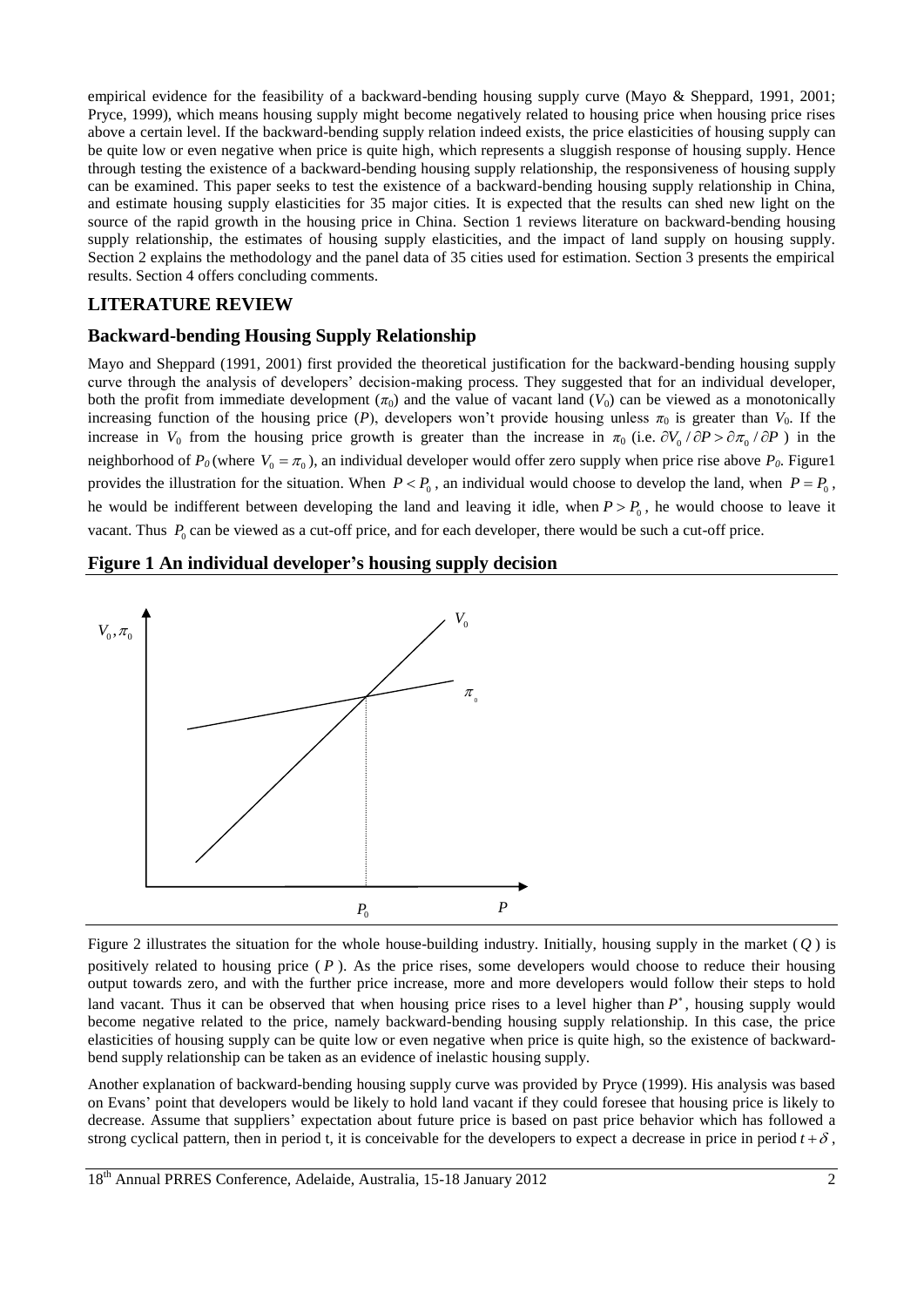where  $\delta$  represents the delay between the start and completion of a house structure. Thus the number of starts can be negatively related to current prices during a boom. To test the backward-bending supply relationship, Pryce developed a cross-sectional model using data at English local authority district level, and found that housing supply "bends backwards" during the boom period.

#### **Figure 2 Backward-bending housing supply curve**



In different perspective, from the Cobweb Theorem, Ge (2004) and Ge, et al. (2006) developed a generic system for predicting discontinuous changes in housing prices for Hong Kong using cusp catastrophe theory. In her model, vacancies are assumed a proportion of total supply of housing in a stable market system. Since a time lag between the decision to start work and the date of building completion for housing, the lag supply may not meet the increase in demand for housing and leads to a higher price of housing in the short term. Alternatively, if there is a sharp decrease in demand, housing price fall and the lag supply increases because of expectations of supply. Vacant housing may be increased suddenly and supply curve becomes "backward-banding".

## **The Estimates of Housing Supply Elasticities**

Existing studies focus on two basic approaches to estimate the price elasticity of housing supply: the structural approach (where supply is generally expressed as a function of housing price and input prices) and the reduced form approach (which estimates supply elasticity indirectly).

Follain (1979) expressed the quantity of new housing construction as a function of housing price and input prices. The null hypothesis in his study is that housing supply is infinitely elastic. In that case, the long-run equilibrium quantity is determined entirely by demand, and housing price and input prices would not directly affect the quantity of new housing supply. Using aggregate annual data for American housing market, the empirical results showed that there is no significant positive relationship between housing price and quantity supplied, and failed to refute the hypothesis of completely elastic housing supply. Poterba (1984) considered the impact of credit rationing and used an asset market approach to model the housing supply. He regressed the investment supply against real house price, the real price of alternative investment projects, real construction wages and net deposit inflows into savings and loan institutions (as a measure of credit availability). He estimated alternative linear models which produced elasticities raging from 0.5 to 2.3. Topel and Rosen (1988) examined whether the current asset prices are sufficient statistics for housing investment decision. Their model was based on dynamic marginal cost, and the estimated short- and long-run supply elasticities were 1 and 3 respectively. Differing from previous studies, DiPasquale and Wheaton (1994) and Mayer and Somerville (2000) incorporated the land market into theoretical structure. DiPasquale and Wheaton (1994) indicated that new construction only occurs when the current housing stock differs from the long-run equilibrium level (which depends on housing price and input prices). They estimated a stock-adjustment model which includes housing price, lagged housing stock and various input prices as independent variables, and the estimates of price elasticities ranged from 1 to 1.2. Mayer and Somerville (2000) estimated new housing construction as a function of changes in housing prices and costs rather than as a function of the levels of those variables, their study reported a stock elasticity of about 0.08 and a flow elasticity of about 6.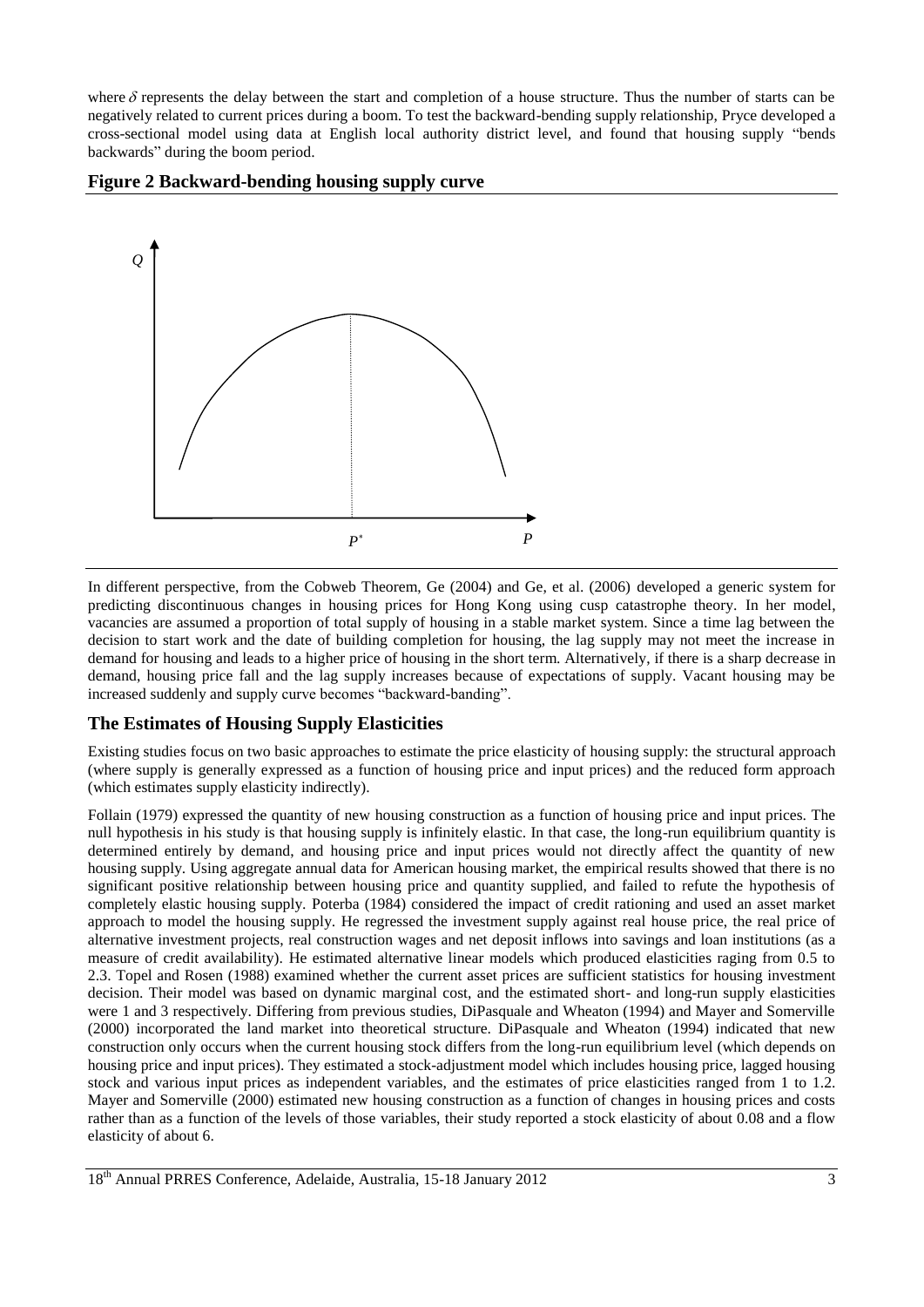Malpezzi and Maclennan (2001) drew inferences about supply elasticities based on housing demand parameters from the literature. According to a three-equation flow model of the housing market they developed, the price elasticity of housing supply can be expressed as a linear combination of the income elasticity of housing price and the elasticities of demand with respect to housing price and income. They estimated the reduced form equation of housing price to get the income elasticity of housing price first, and then calculated supply elasticities based on the assumption about he elasticities of demand with respect to housing price and income. Given housing's durable nature, construction lags and significant transaction costs, the underling assumption embedded in the flow model that all adjustment takes place in a single year may not be true, hence they also developed a stock adjustment model to estimate income elasticity of housing price and the supply elasticities. According to the flow model, in the prewar United States price elasticities of housing supply were between 4 and 10, postwar they were between 6 and 13. In the prewar UK supply elasticities were between 1 and 4, postwar they were between 0 and 1. Stock adjustment models yielded different elasticities, ranging from 1 to 6 for the United States, and from 0 to 1 for the UK. Harter-Dreiman (2004) also used the results from estimation of the reduced form equation for housing price along with assumptions regarding income and price elasticities of demand to draw inferences regarding the long-run supply elasticities, in spirit related to Malpezzi and Maclennan's. The distinguishing feature of her study is the vector error correction (VEC) approach, which is used to examine the relationship between house price and personal income and estimate a three-equation model of those two variables. Utilizing a panel data set consisting of 76 metropolitan statistical areas in United States from 1980 to 1998, the research reported that supply elasticities were between 1.8 and 3.2.

It is noteworthy that little work on housing supply has been done outside the United States. Given the institutional features affecting housing market outcomes vary a lot from country to country, more efforts on the estimation of supply elasticities in other countries would be necessary.

#### **The Impact of Land Supply on Housing Supply**

It is quite common for the governments to exert control over the supply of residential land through land use planning. For example, in many countries, change in land use requires government approval. Furthermore, governments can directly control the flow of new land available for development, which is what happens in Hong Kong and Mainland China. In Hong Kong, government is the sole owner of the territory, who leases land to private developers. In Mainland China, rural land is collectively owned by peasants, while urban land is owned by the state. The municipal governments, as a representative of the state, sell the urban land-use rights to developers for a fixed period through auction, tender, or negotiation. Peng and Wheaton (1994) proposed two theories to explain the correlation between government's land supply and housing supply. The "myopic" theory suggests that land supply should be positively related to housing supply, as an increase in land supply enables developers to get the land they need to complete desired housing production. On the contrary, the "rational" theory argues that housing production mainly responds to variation in housing prices rather than that in land supply, so more restrictive land supply won't alter housing production in the shot run. In the long run, when the market returns to equilibrium, higher housing and land prices encourage the substitution of capital for land and hence raise the density of development. They developed a stock-flow housing model using time series data of 1965 to 1990 for Hong Kong, and found that restrictive land supply led to the rise in housing prices but not lowered housing supply. Zheng (2008) developed a panel data model of housing supply, using provincial data of China, and found that 1-year and 2-year lagged land supply had significant effects on housing supply, 1-year lagged land supply had significant effects on housing price.

#### **METHODOLOGY AND DATA**

Based on the provided literature, a model that reflects the relationships between housing supply and housing prices can be developed first. The developed model is then tested by empirical study for the China real estate market. The results from the test then can be discussed.

Compared with the traditional regression model of housing supply, where housing supply is expressed as a function of the level of house price or the change in house price (Follain,1979; Poterba,1984; DiPasquale and Wheaton,1994; Mayer and Somerville, 2000).The existence of backward-bending supply relationship can be tested by including a squared term for price in the model. As mentioned in the section of literature review, government's land supply might have significant effects on housing supply, thus we include land supply as one of the independent variables. Estimation

equation takes the following form:  
\n
$$
Q_{it} = \alpha_0 + \alpha_1 P_{it} + \alpha_2 P_{it}^2 + \alpha_3 LS_{it} + \alpha_4 LS_{it-1} + \alpha_5 LS_{it-2} + \varepsilon_{it}
$$
\n(1)

where  $Q_i$  is the quantity of new housing supply at city *i* in year *t*, *P* is the real house price, *LS* is the quantity of government's residential land supply,  $LS_{t-1}$  and  $LS_{t-2}$  are one-year and two-year lagged land supply respectively.  $\alpha_{0-n}$  is the coefficients. The price elasticities of housing supply can be calculated as: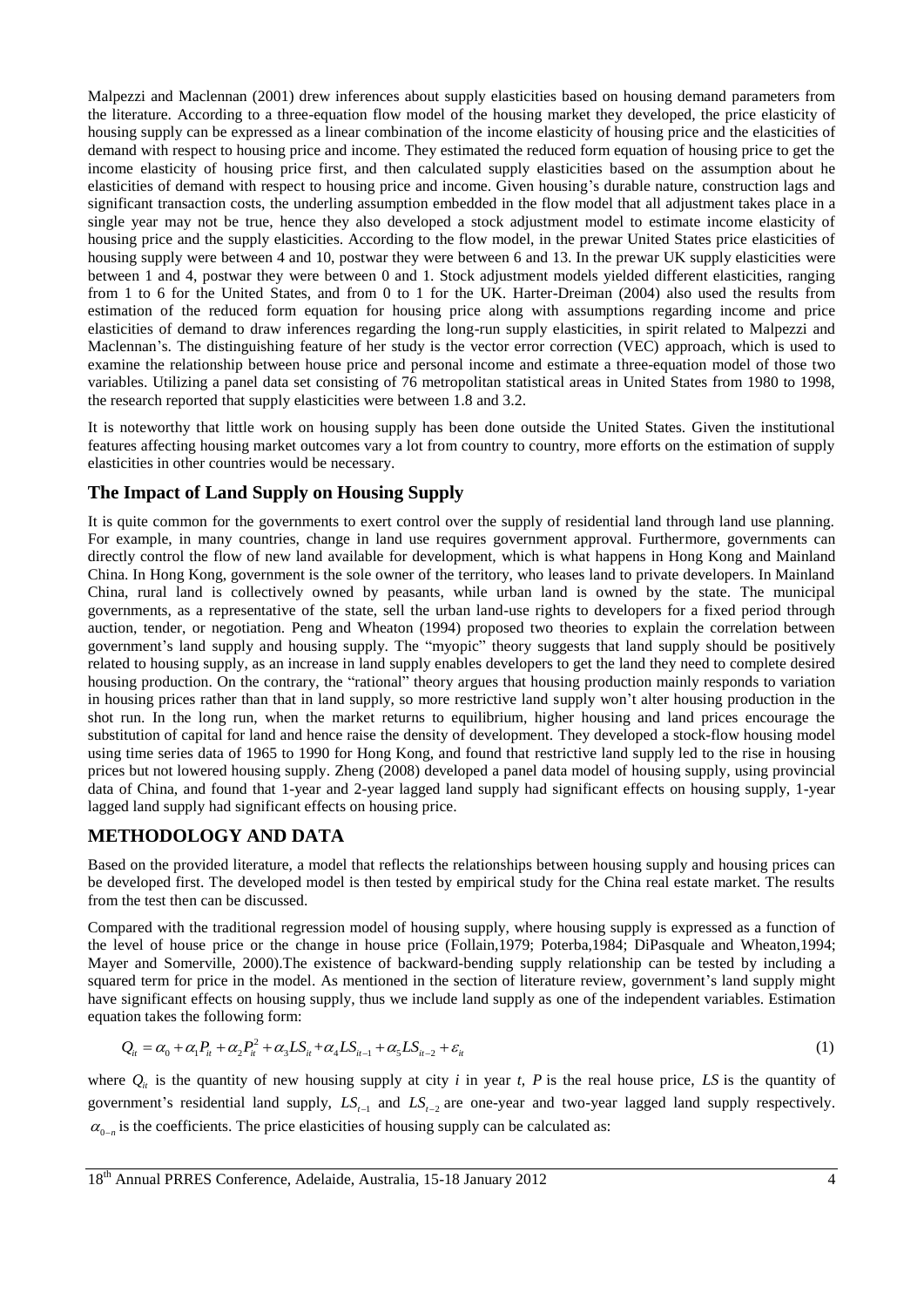$$
E_{it} = \partial Q_{it} / \partial P_{it} = \alpha_1 + 2\alpha_2 P_{it}
$$
\n<sup>(2)</sup>

If the backward-bending supply relationship exists, estimation results would show that the supply curve is concave, with a significant negative coefficient on the squared term for housing price. The cut-off price above which housing supply would become negative related to the price can be calculated by making the first-order partial derivative with respect to price equal zero:

$$
\partial Q_{ii} / \partial P_{ii} = \alpha_1 + 2\alpha_2 P_{ii} = 0 \tag{3}
$$

 $\Rightarrow P_i = -\alpha_1 / 2\alpha_2$ 

For example, assume  $\alpha_1$  equals 100 and  $\alpha_2$  equals -1, then the estimate of the cut-off price would be 50, which indicates that when housing price reaches a level higher than 50, the correlation between housing price and housing supply would become negative.

#### **Data**

Panel data of 35 major Chinese cities from 1999 to 2008 will be utilized in the empirical research. The 35 cities are 4 municipalities directly under the central government (Beijing, Tianjin, Shanghai and Chongqing), 22 capital cities of provinces and autonomous regions, and 5 sub-provincial cities which are not provincial capitals (Dalian, Qingdao, Ningbo, Xiamen, and Shenzhen).

Chain price index and average housing prices for each of the 35 cities can be obtained from China Real Estate Statistics Yearbook (CRESY) and China Statistical Yearbook (CSY). To calculate the real house price, we convert the chain price indexes to fixed-base indexes (normalizing the index to 1 in the chosen base year 1999) first, and then for each city, multiply the index value in each year by the average housing price in 1999. The quantity of new housing supply and government's residential land supply are collected directly from CRESY and CSY respectively. Table 1 presents the variable definition and descriptive statistics for the variables involved.

#### **Table 1: Variable definition and descriptive statistics**

| Variable | <b>Definition</b>                       | Source               | Mean    | Std. Dev. |
|----------|-----------------------------------------|----------------------|---------|-----------|
|          | The quantity of new housing supply      | <b>CRESY</b>         | 604.86  | 555.58    |
| P        | Real house price                        | Authors' computation | 3877.13 | 2063.46   |
| LS       | The quantity of residential land supply | <b>CSY</b>           | 380.35  | 362.55    |

#### **EMPIRICAL RESULTS**

Table 2 presents the estimation results for the housing supply model. The value of adjusted  $\mathbb{R}^2$  is around 91%, the probability of F-Statistic is *0*, suggesting a reasonable explanatory power of the model. The negative coefficient on the squared term for housing price has a significant t-value, offing a clear evidence of supply curve being concave. The quantity of government's land supply and its lagged value have significant positive effects on housing supply, consistent with the "myopic" theory proposed by Peng and Wheaton. It can be calculated that the cutoff price is 9796.82 yuan, within the sample range of real house price (sample maximum for  $P_i$  *is* 11648 yuan).

Table 3 reports estimates of city-specific price elasticities of new housing supply in 1999 and 2008. The findings suggest that new supply of housing is relatively inelastic in 35 cities in China. The elasticities range from 0.05 to 0.35 in 1999 and from -.13 to 0.31 in 2008. As mentioned previously, a substantial amount of land being left idle might be one of the major causes of the inelastic housing supply in China. According to the statistics from the Ministry of Land and Resources, 60 percent of the idle land has been left unused due to government-related causes. When the developers acquire the land from the municipal governments, some land have been ready for development (electricity, water supply and paved roads are accessible, the ground has been leveled), whereas some land still have some old buildings left on site. To initiate development programs on theses land, developers have to demolish old houses and relocate the former residents first, which can be difficult and time-consuming and often induce sever delay in housing projects. Governments' planning adjustment can also cause delay in property development. The floor space ratio or building density for the residential land might be changed, sometimes even the residential use can be converted to make way for the municipal construction. Apart from the government-side factors, developers' land hoarding also contributes to the increase in the amount of idle land. Many developers prefer to keep the land undeveloped until its value has risen significantly, then they can choose between developing it and reselling it. For example, a parcel of land only 4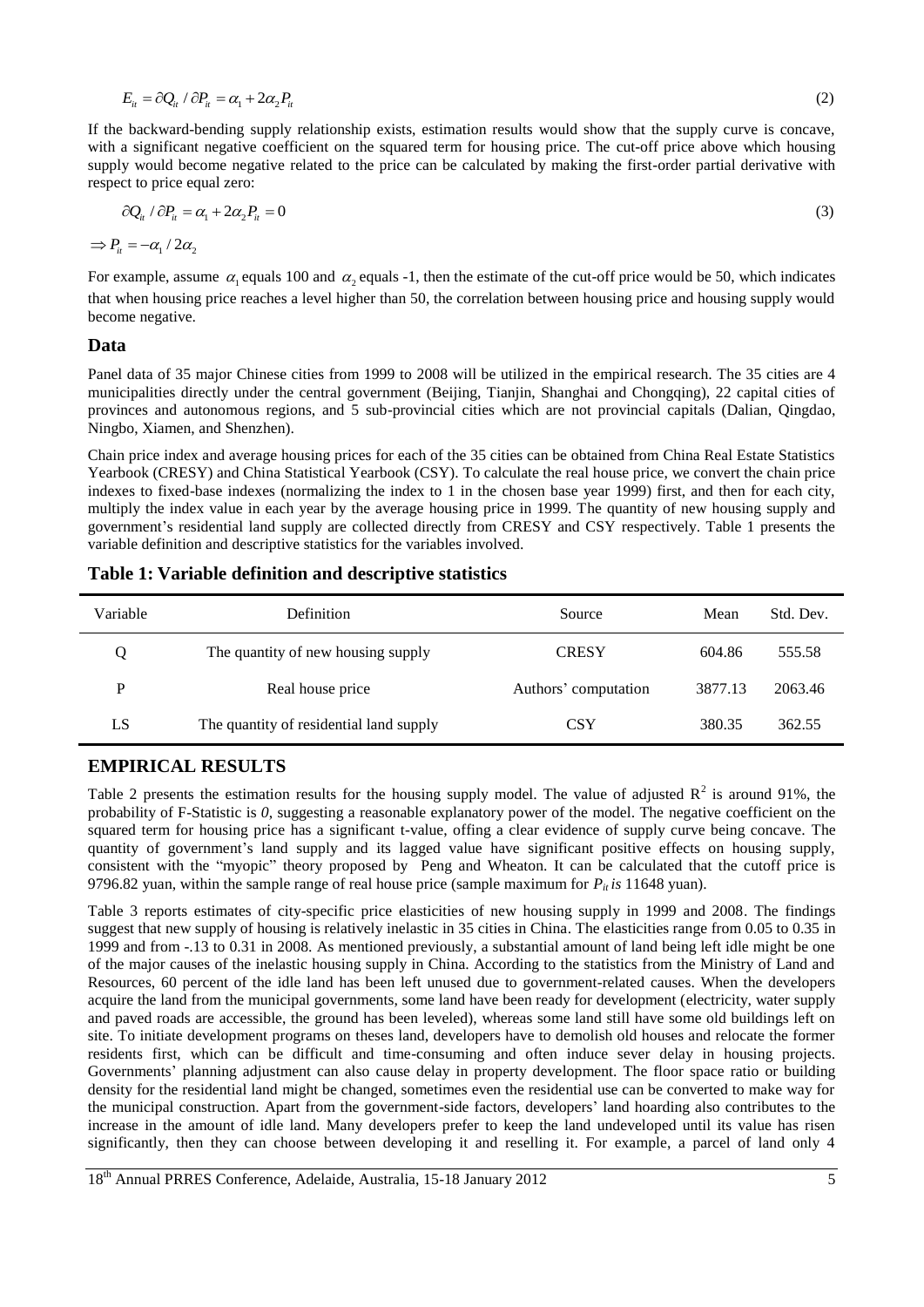kilometers away from Beijing's CBD was acquired by China Resources Land in 2005, after left vacant for 6 years, the land price per floor area has increased from  $5067$  yuan/sq<sup>2</sup> to around 20000 yuan/sq<sup>2</sup> (Li, 2011). If the land was resold by the developer, a profit margin of 300% can be obtained.

|                | Dependent variable: new housing supply |                     |             |        |  |  |  |
|----------------|----------------------------------------|---------------------|-------------|--------|--|--|--|
| Variable       | Coefficients                           | Std. Error          | t-Statistic | Prob.  |  |  |  |
| Constant $(C)$ | $-845.7525$                            | 73.64980            | $-11.48343$ | 0.0000 |  |  |  |
| ${\bf P}$      | 0.419304                               | 0.029020            | 14.44870    | 0.0000 |  |  |  |
| $P^2$          | $-2.14E-05$                            | $2.21E-06$          | $-9.677567$ | 0.0000 |  |  |  |
| LS             | 0.296708                               | 0.048532            | 6.113658    | 0.0000 |  |  |  |
| $LS_{t-1}$     | 0.137698                               | 0.052727            | 2.611512    | 0.0096 |  |  |  |
| $LS_{t-2}$     | 0.253735                               | 0.049937            | 5.081113    | 0.0000 |  |  |  |
| $R^2$          | 0.924441                               | F-Statistic         | 75.28999    |        |  |  |  |
| Adi. $R^2$     | 0.912162                               | Prob. (F-Statistic) | 0.000000    |        |  |  |  |

#### **Table 2: Estimates of new housing supply of 35 major cities in China, 1999-2008**

#### **Table 3: Estimates of city-specific price elasticities of new housing supply**

| City         | E(1999) | E(2008) | City      | E(1999) | E(2008) | City      | E(1999) | E(2008) |
|--------------|---------|---------|-----------|---------|---------|-----------|---------|---------|
| Beijing      | 0.08    | $-0.08$ | Ningbo    | 0.29    | 0.13    | Nanning   | 0.31    | 0.26    |
| Tianjin      | 0.27    | 0.18    | Hefei     | 0.31    | 0.27    | Haikou    | 0.28    | 0.23    |
| Shijiazhuang | 0.34    | 0.31    | Fuzhou    | 0.25    | 0.19    | Chengdu   | 0.28    | 0.21    |
| Taiyuan      | 0.3     | 0.26    | Xiamen    | 0.16    | 0.04    | Guiyang   | 0.33    | 0.3     |
| Huhehaote    | 0.35    | 0.31    | Nanchang  | 0.34    | 0.28    | Kunming   | 0.29    | 0.27    |
| Shenyang     | 0.32    | 0.25    | Jinan     | 0.3     | 0.24    | Chongqing | 0.35    | 0.31    |
| Dalian       | 0.25    | 0.18    | Qingdao   | 0.32    | 0.21    | Xian      | 0.3     | 0.26    |
| Changchun    | 0.31    | 0.28    | Zhengzhou | 0.3     | 0.27    | Lanzhou   | 0.33    | 0.29    |
| Haerbin      | 0.31    | 0.27    | Wuhan     | 0.29    | 0.22    | Xining    | 0.33    | 0.3     |
| Shanghai     | 0.23    | 0.07    | Changsha  | 0.32    | 0.28    | Yinchuan  | 0.34    | 0.31    |
| Nanjing      | 0.29    | 0.21    | Guangzhou | 0.1     | 0.04    | Wulumuqi  | 0.32    | 0.29    |
| Hangzhou     | 0.23    | 0.07    | Shenzhen  | 0.05    | $-0.13$ |           |         |         |

The second finding is that elasticities of all 35 cities have been declined from average 0.27 in 1999 to 0.21 in 2008. This implies that the willingness of providing housing was further declined for the period, and the more and more sluggish response of new housing supply have contributed to the rapid increase in housing price.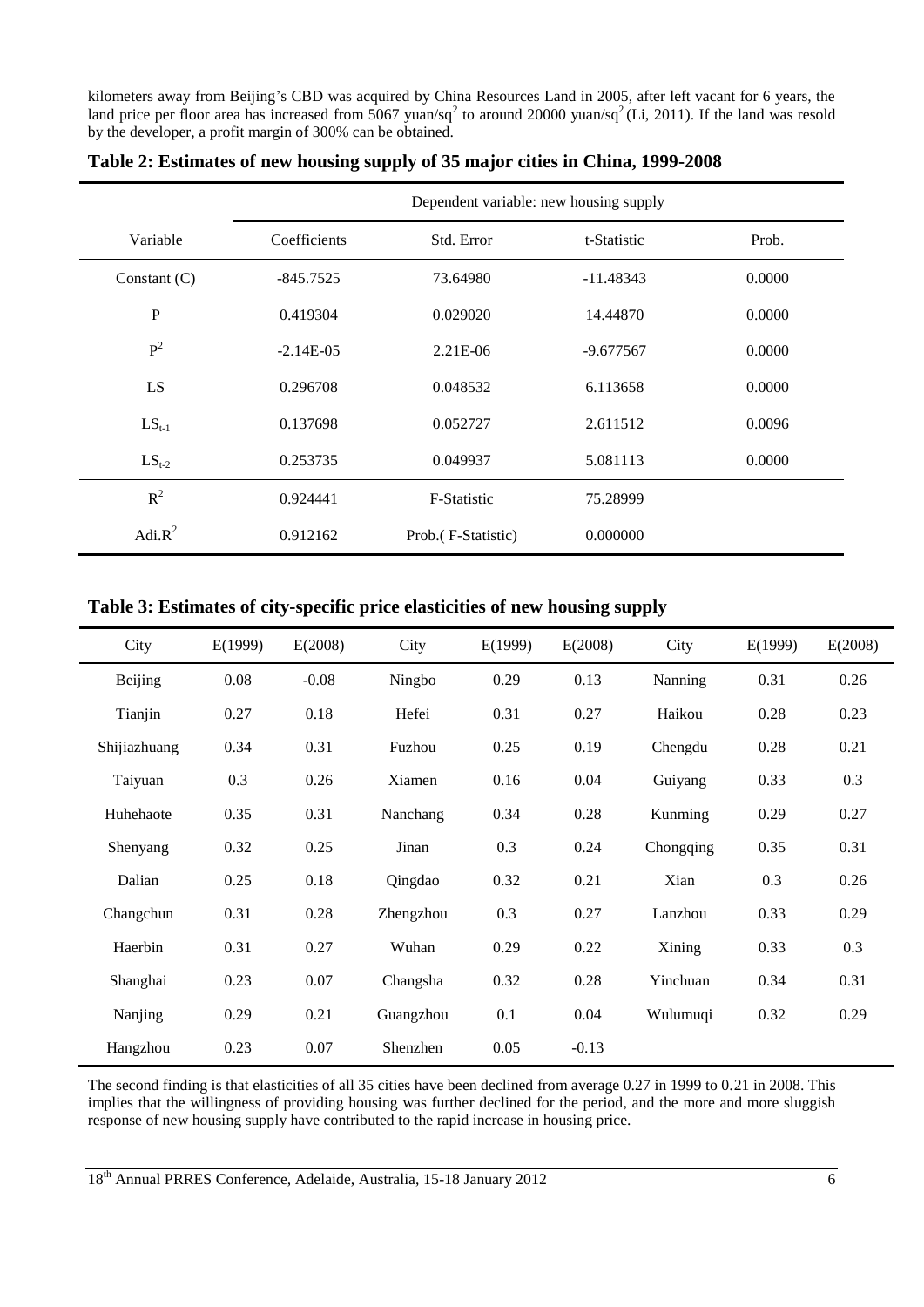Third, Beijing and Shenzhen, among other cities, are shown negative elasticities in the year 2008, -0.08 and -0.13 respectively. Although there was an upward trend in the amounts of new housing start in the two cities in the early 2000s, the quantities have decreased considerably from around 2004 to 2008. In Beijing, the quantity of new housing supply declined from 22.07 million square metres in 2004 to 15.65 million square metres in 2008. In Shenzhen, the quantity went down more notably, from 9.82 million square metres to 4.72 million square metres with an annual decrease rate of 13%. Apart from negative elasticities, near zero easticities are reported for the city of Shanghai and Hangzhou, which also implies rather inelastic housing supply in the two cities.

It is also found that the estimates of supply elasticities in China generally as a whole are much lower than those for US (ranging from 0.5 to 13) and those for UK (ranging from 0 to 4, Table 4). One plausible explanation for this is that rural-urban land conversion is strictly restricted in China, thus the new land available for housing development is very limited, which would adversely affects the responsiveness of the housing supply. Mayo and Sheppard (1996) examined the housing supply in three rapidly growing countries, also found that the countries with more restrictive planning systems had smaller supply elasticities. Apart from Beijing, Shenzhen, Shanghai and Hangzhou, the range of supply elasticities of cities in China are from 0.18-0.35 which are coincided with the literature (Potarba, 1984; Harter-Dreiman, 2004).

| Author                 | Country   | Supply elasticities                          |
|------------------------|-----------|----------------------------------------------|
| Poterba (1990)         | US.       | $0.5$ to 2.3                                 |
| Topel and Rosen        | US.       | 1 (short run), $3$ (long run)                |
| DiPasquale and Wheaton | US.       | 1 to 1.2                                     |
| Mayer and Somerville   | US.       | 0.08 (stock elasticity), 6 (flow elasticity) |
| Malpezzi and Maclennan | <b>US</b> | 4 to 10 (prewar), 6 to 13 (after war)        |
| Malpezzi and Maclennan | <b>UK</b> | 1 to 4 (prewar), 0 to 1 (after war)          |
| Harter-Dreiman         | US.       | 1.8 to 3.2                                   |

#### **Table 4: Estimates of price elasticities of new housing supply for US and UK**

## **CONCLUSION**

This paper tests the existence of a backward-bending housing supply relationship in China, and estimates price elasticities of new housing supply for 35 major cities. It is found that the response of housing supply to price change is relatively insensitive, and the supply elasticities have decreased with the rise in housing price. In particular, estimates of the supply elasticities for Beijing and Shenzhen are negative, those for Shanghai and Hangzhou are close to 0.

Recently, to curb soaring housing prices, China' s central government has issued a range of policies such as the property-purchasing limitations and regulations on home mortgage loan. However, the policy goals can't be achieved by merely restraining the demand. Governments also need to take effective measures to reduce large amount of idle land so as to increase the supply on housing market. It is essential for the planning authority to avoid unnecessary planning adjustment which can have adverse effects on property development. On the other hand, the policies aiming at regulating developers' land hording should be implemented more strictly.

## **REFERENCES**

Blackley, D. M. (1999), The long-run elasticity of new housing supply in the United States: Empirical evidence for 1950 to 1994. *Journal of Real Estate Finance and Economics,* 18, 25-42.

Chen, J., Guo, F. and Wu, Y. (2011), One decade of urban housing reform in China: Urban housing price dynamics and the role of migration and urbanization, 1995–2005. *Habitat International*, 35, 1-8.

Dipasquale, D. and Wheaton, W. C. (1994), Housing-Market Dynamics and the Future of Housing Prices. *Journal of Urban Economics,* 35, 1-27.

Follain, J. R. (1979), Price Elasticity of the Long-Run Supply of New Housing Construction. *Land Economics,* 55, 190- 199.

18<sup>th</sup> Annual PRRES Conference, Adelaide, Australia, 15-18 January 2012 7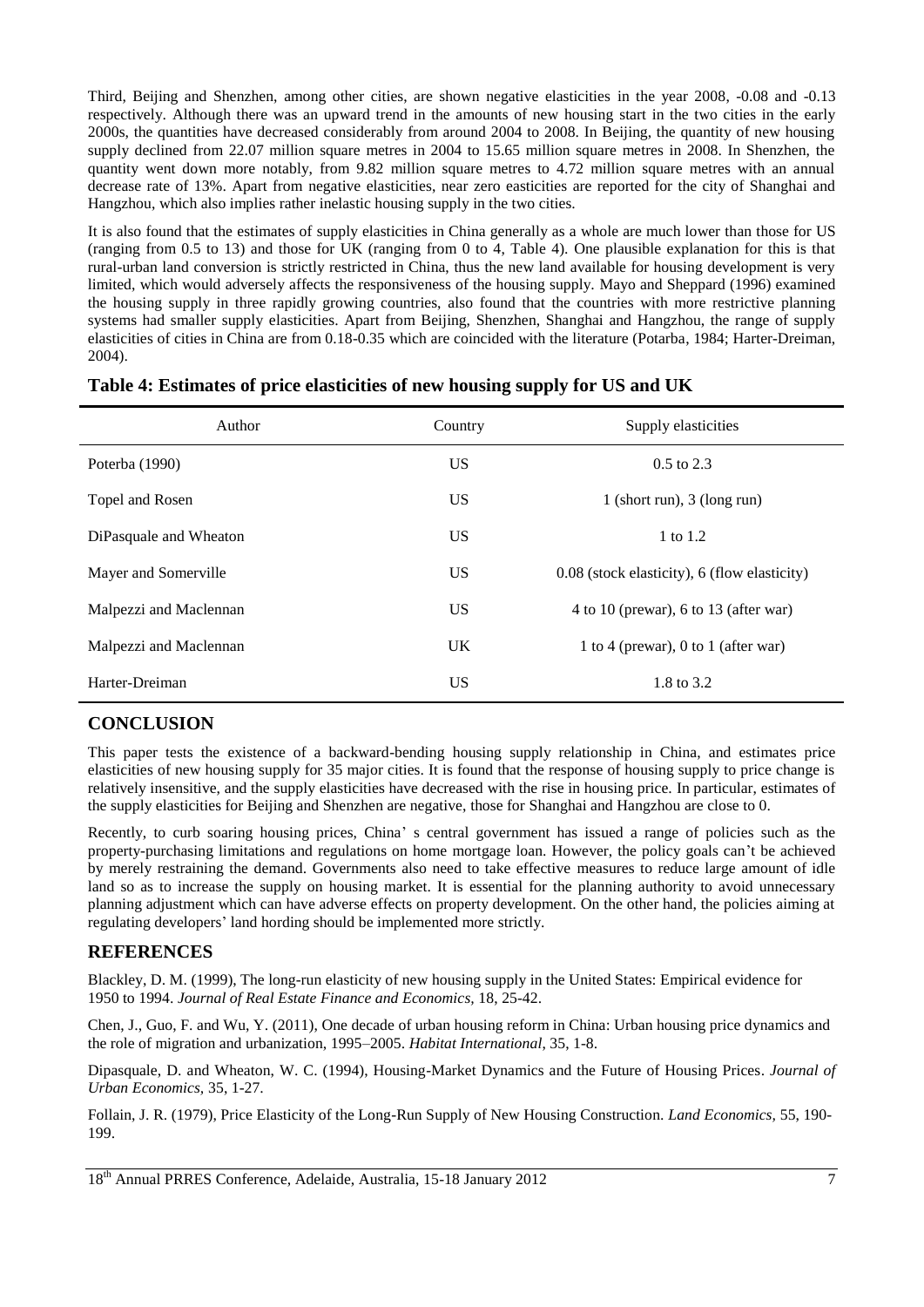Ge, X. J. (2004), Housing price models for Hong Kong. PhD thesis, University of Newcastle, Australia.

Ge, X., Runeson, K.G., Leung, A.Y. and Tang, C. (2006), A cusp model of housing price in Hong Kong, HKU-NUS Symposium on Real Estate Research, Hong Kong, July 2006 in *2006 HKU-NUS Symposium on Real Estate Research*, ed K W Chau, Seow Eng Ong, Hong Kong University, Hong Kong, China, 1-30.

Harter-Dreiman, M. (2004), Drawing inferences about housing supply elasticity from house price responses to income shocks. *Journal of Urban Economics,* 55, 316-337.

Li Shanshan (2011), A profit margin of 300% has be obtained by China Resources Land through land holding. http://cn.reuters.com/article/cnInvNews/idCNCHINA-4510720110627.

Mak, S., Choy, L. and Ho, W. (2007), Privatization, housing conditions and affordability in the People's Republic of China. *Habitat International,* 31, 177-192.

Malpezzi, S. and Maclennan, D. (2001), The long-run price elasticity of supply of new residential construction in the United States and the United Kingdom. *Journal of Housing Economics,* 10, 278-306.

Mayer, C. J. & Somerville, C. T. (2000), Residential construction: Using the urban growth model to estimate housing supply. *Journal of Urban Economics,* 48, 85-109.

Mayo, S and Sheppard, S. (2001), Housing supply and the effects of stochastic development control. *Journal of Housing Economics,* 10, 109-128.

Peng, R. and Wheaton, W. C. (1994), Effects of restrictive land supply on housing in Hong Kong: An econometric analysis. *Journal of Housing Research,* 5, 263-291.

Poterba, J. M. (1984), Tax subsidies to owner-occupied housing - an asset-market approach. *Quarterly Journal of* 

*Economics,* 99, 729-752.

Pryce, G. (1999), Construction elasticities and land availability: A two-stage least-squares model of housing supply using the variable elasticity approach. *Urban Studies,* 36, 2283-2304.

Topel, R. and Rosen, S. (1988), Housing Investment in the United-States. *Journal of Political Economy,* 96**,** 718-740.

Wang, S., Yang, Z. and Liu, H. (2011), Impact of urban economic openness on real estate prices: evidence from thirtyfive cities in China. *China Economic Review,* 22, 42-54.

Wang, S. Y. (2011), State misallocation and housing prices: theory and evidence from China. *American Economic Review,* 101**,** 2081-2107.

Zheng, J. (2008), Study on the Effects of Land Supply Mode and Land Supply Amount on Real Estate Price*.* PhD thesis, Zhejiang University.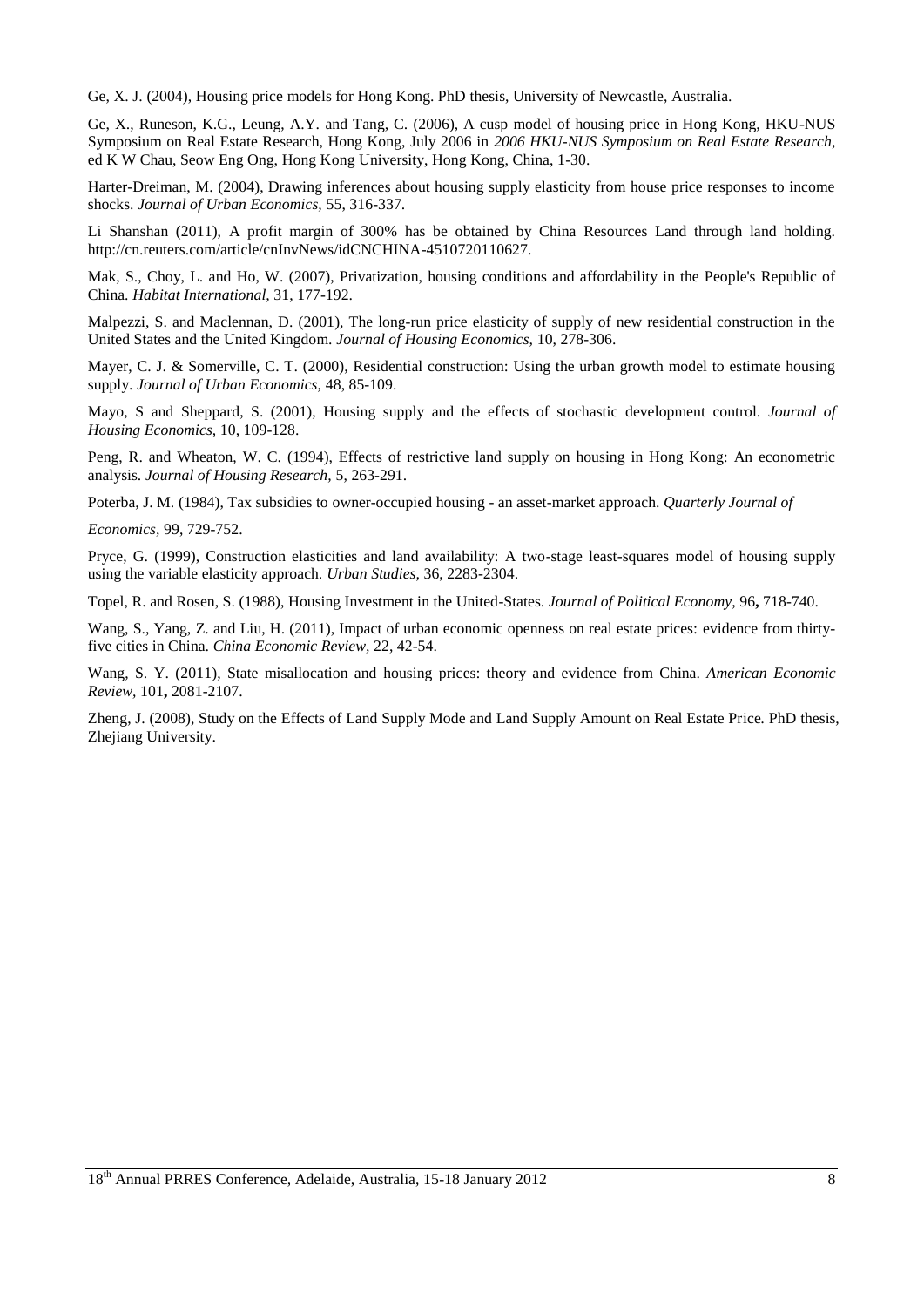

# **Pacific Rim Real Estate Society 18th Annual Conference, January 15th – 18th 2012, Adelaide, Australia**



**Hawke Building, University of South Australia City West Campus, North Terrace, Adelaide, Australia**

[Conference Home] [[Call for Papers](http://www.prres.net/Conference/Conference2012/2012CallForPapers.htm)] [\[Paper Format](http://www.prres.net/Conference/Conference2012/2012PaperFormat.htm)] [\[Registration](http://www.prres.net/Conference/Conference2012/2012registration.htm)] [[Program\]](http://www.prres.net/Conference/Conference2012/2012program.htm) [[Accommodation\]](http://www.prres.net/Conference/Conference2012/2012locations.htm) [[About Adelaide](http://www.prres.net/Conference/Conference2012/2012social.htm)]

# **Property: Nexus of Place & Space**

The PRRES Conference is the signature event for the **Pacific Rim Real Estate Society** and this conference has achieved an **'A' rating** with the Excellence in Research for Australia (ERA) initiative.

The **2012 18th PRRES Conference** will be hosted by the School of Commerce at the University of South Australia. The conference will include presentations from Australian and International speakers at the forefront of research and policy-making and brings together a multi-disciplinary group of leading property researchers and policy makers from throughout the Pacific Rim region. It also advances understanding and cooperation between educators and the property industry in an increasingly complex industry. The PRRES conference attracts delegates from Australia, New Zealand, Singapore, Malaysia, Philippines, Japan, Hong Kong, Taiwan, Taipei, South Africa, England, America, Canada, Germany and Spain.

The conference theme '**Property: Nexus of Place & Space'** which focuses on **the contribution of property to economy and to community**, seeks to cover a wide range of research areas including property development, property investment, property education, property management, valuation and property markets; urban, regional and rural. Other topics will include;

- Regeneration of business & retail space through place making
- Iconic buildings development, investment performance & importance to place
- The contribution of transport to place making & urban sustainability
- Urban security the conflict between individual security & liveable places
- The loss of 'place' in generic property education
- Spatial tools for space making
- The risk of place making what happens when the water disappears or the sea rises
- Reporting on the sustainability of buildings
- Housing renewal; its contribution to sustainable community and property value

Key note and industry speaker will include

- Andrew McAnulty (CEO Mission Australia) Housing renewal sustainable communities, affordable housing & the new opportunities for delivery
- Natalya Boujenko (Strategic Consultant Intermethod) Evaluating neighbourhood centres & transport networks
- Tim Horton (SA Commissioner for Integrated Urban Design) Iconic buildings development, performance & importance to place
- Stanley McGreal (Professor University of Ulster, Editor JERER) Urban security & performance
- Gilbert Rochecouste (Village Well Melbourne) Regeneration of business & retail space through place making
- Martin Haese Rundle Mall General Manager SA

The 18th PRRES Conference offers a challenging professional development experience and networking opportunity for current undergraduates, post graduates, academics and industry professionals including a) over 100 **academic papers** covering widespread research activities in property; b) a mentored **PhD Colloquium program;** c) exciting **PRRES Case Study competition;** d) **Industry Day;** e) networking opportunities at the **Welcome reception, Women's breakfast, Conference Dinner, Taste SA function & Saturday night welcome** for those coming early; and f) opportunity for members to publish and promote their research in PRRES's refereed Journal, **the Pacific Rim Property Research Journal.**

As well, for families there is a once in a lifetime opportunity to see the **Pandas at Adelaide Zoo** or to participate in the **Australian Down Under Community Bike Ride**!

**Conference Registration Details** will be available at <http://www.prres.net/Conference/2012Conference.htm>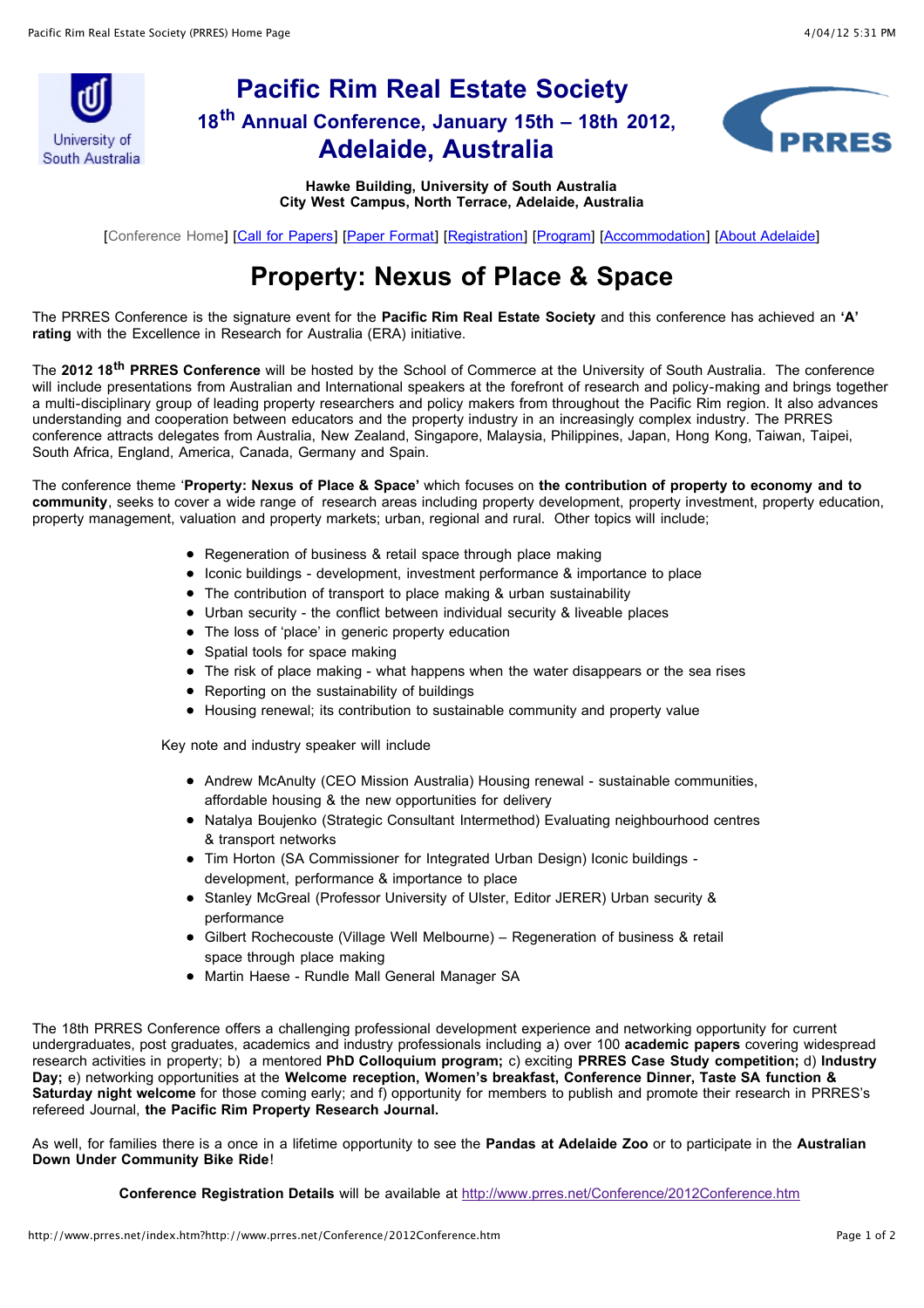| <b>CLOSED</b>    | Submission of Refereed and Non Refereed Abstracts |
|------------------|---------------------------------------------------|
| <b>Finalised</b> | Acceptance of Abstracts                           |
| <b>CLOSED</b>    | Submission of Refereed Papers                     |
| <b>Finalised</b> | Acceptance of Refereed Papers                     |

#### **Conference Coordinator:** Dr. Geoff Page

Email: [prres2012@prres.net](mailto:prres2012@prres.net?subject=2012%20PRRES%20Conference:)

School of Commerce, University of South Australia, City West Campus Way Lee Building 4-27 GPO Box 2471, Adelaide South Australia 5001 Mobile: 0414950645

# **Sponsors**

WSTRALIAN<br><mark>Roperty</mark><br>Nstitute









Department for Transport,<br>Energy and Infrastructure







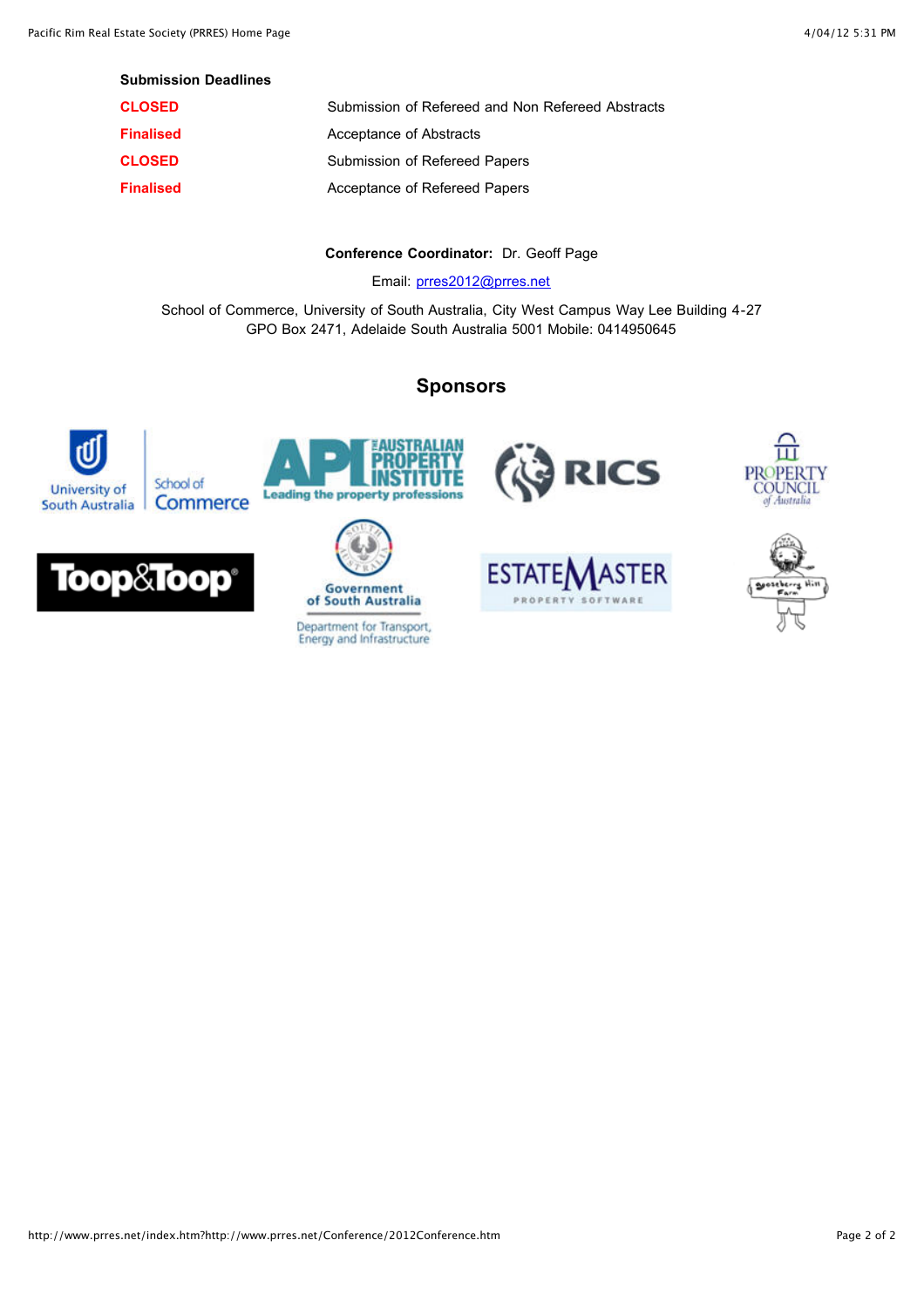# **Proceedings from the PRRES Conference - 2012** 18th Annual Pacific Rim Real Estate Society Conference

**Adelaide, Australia, January 15-18, 2012**

### **[Key Note Speakers](http://www.prres.net/Proceedings/2012proceedings.asp#Keynotes)**

**[Delegate Papers -](http://www.prres.net/Proceedings/2012proceedings.asp#authors) Listed by Author** 

**[Delegate Papers - Including Keywords and Abstract](http://www.prres.net/Proceedings/2012abstracts.asp)**

**Conference Program**

**[The Conference in Pictures](https://picasaweb.google.com/102305726326138917535/PacificRimRealEstateSocietyConference2012?authkey=Gv1sRgCNi6_Y6wpoe8Eg)**

# **PRRES Conference - 2012, Keynote Speakers**

**Andrew McANULTY CEO Mission Australia** has amassed fifteen years experience with three diverse UK housing Associations and the Stonebridge housing Action Trust one of London's most successful regeneration companies. Andrew took the helm of MA Housing in November 2009 with 97 homes in management. By June 2011 the organization had grown to 1,100 homes in management and anticipates growing to 1500 homes by December 2011 and 3000 in two years. Andrew's experience will highlight the innovation and vision required to create cutting edge outcomes for projects which link Government, the private sector and the community housing sector – in order to actually deliver high quality affordable housing.



**Natalya BOUJENKO Director Intermethod** is a founder of Intermethod, is a strategic consultant specialising in integrated street design, city development and transport planning. Natalya's portfolio spans a vast range of local and international projects and policy work in London, Birmingham, Belfast, Adelaide, Canberra, Port Augusta and Anangu Pitjantjatjara Yankunytjatjara Lands. She has led a number of innovative projects and programmes focussed on integrating multi-modal street needs and developed bespoke methodologies in achieving 'streets for people' objectives. Natalya is currently engaged in a number of strategic street and transport studies as well as also developing a new Compendium for street design for South Australia.



**Gilbert ROCHECOUSTE Managing Director Village Well** is recognised both nationally and internationally as a leading voice in sustainable communities and businesses. His catalyst ideas have regenerated iconic places and enlivened many urban and rural communities. Gilbert has worked with hundreds of main streets and businesses over the past two decades to create more vibrant, connected and resilient communities. He is one of the world's leading placemaking practitioners and passionately promotes living, playing and working in ways which support the cultural, social and environmental elements that are unique to each place. As one of the first Al Gore Climate Leaders, he sees the potential of placemaking to inspire a deeper environmental awareness and stewardship where people can make a difference both locally and globally.

**Professor Stanley MCGREAL Director of the Built Environment Research Institute University of Ulster** has researched widely into issues relating to housing, urban development and regeneration, planning, globalisation, property market performance, and investment. Professor McGreal has been involved in major research contracts funded by government departments and agencies, research councils, charities and the private sector. Analysis of housing, urban renewal strategies and regeneration outputs in the property sector and the investment market have been a central theme of this research with particular implications for policy.



**Timothy Horton is the South Australian Commissioner for Integrated Design**, providing independent advice to the Premier and Cabinet. The Integrated Design Commission is Australia's first state level multidisciplinary design, cross-government advisory team. Timothy is an award winning architect and urban designer, with experience spanning the public and private sector in Australia and internationally. Common throughout has been a deep interest in civic space and the role for design in shaping human-centred urban policy. He has held positions as state President of the Australian Institute of Architects, has acted as a member of the editorial board for the Australian Urban Design Protocol and is currently a Board member of South Australia's leading craft and design body, the Jam Factory.

**Martin HAESE is presently General Manager of the Rundle Mall Management Authority (RMMA) and as Founder and Managing Director of Retail IQ** has worked nationally and internationally as a retail advisor. Martin is a retail entrepreneur, retail thought leader and widely recognised champion of the retail industry. In 2010 the RMMA engaged Retail IQ to assist with the revitalization of the Rundle Mall precinct in Adelaide. Rundle Mall is

http://www.prres.net/index.htm?http://www.prres.net/Conference/2012Conference.htm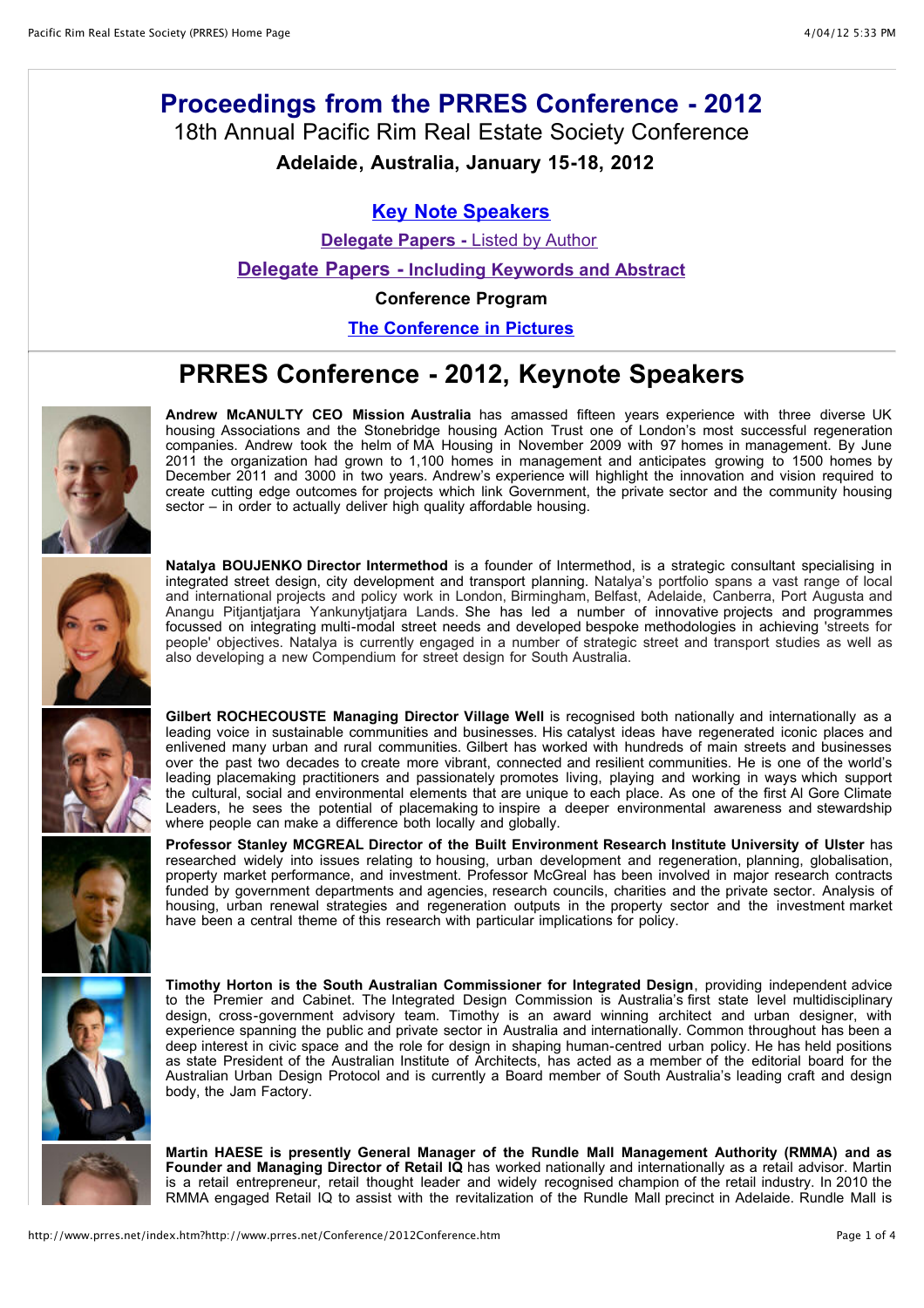

the retailing heart of South Australia and is home to 700 retail stores, 200 serviced based businesses, 15 unique arcades and SA's largest 3 department stores. It attracts in excess of 23 million pedestrian visitations per annum and remains the most concentrated place for pedestrian traffic in SA. Martin will be sharing the bold, innovative and purposeful steps that he has taken with Rundle Mall and how those strategies are transforming the precinct and stimulating property development, public engagement and greater retail market share.

**David SMITH Director Residential Energy Efficiency Team Renewable and Energy Efficiency Division DCCEE** Canberra will speak on Building sustainability assessment and mandatory disclosure regulations.



Papers shown as "**refereed**" have been refereed through a peer review process involving an expert international board of referees headed by Dr Valerie Kupke. Full papers were refereed with authors being required to make any changes prior to presentation at the conference and subsequent publication as a refereed paper in these proceedings. Non-refereed presentations may be presented at the conference without a full paper and hence not all non-refereed presentations and/or papers appear in these proceedings. All authors retain the copyright in their individual papers.

Sandy Bond, **[Assessing Nz Householders' Energy Use Behaviours: A Pilot Survey](http://www.prres.net/papers/Bond_Assessing_NZ_household_Engery_Use_Behaviour.pdf) Refereed**

Steven Boyd, **[Functional Learning For Property Students](http://www.prres.net/papers/Boyd_Functional_Learning_Property_Students.pdf) Refereed**

L. E. Bryant and A. C. Eves, **[Infrastructure Charges And Increases To New House Prices: A Preliminary Analysis Of The US](http://www.prres.net/papers/Bryant_Infrastructure_Changes_and_Increases_to_New_House_prices.pdf) Empirical Models Refereed**

Chai Ning and Oh Dong Hoon, **[Case Studies Of The Effects Of Speculation On Real Estate Price Bubble Forming: Beijing And](http://www.prres.net/papers/Chai_Ning_Case_Studies_of_the_Effect.pdf) Shanghai (2001-2010) Refereed**

Ian Clarkson, **[Will A Carbon Price Change Private Farm Forestry In Australia?](http://www.prres.net/papers/Clarkson_Will_a_Carbon_Price.pdf) Refereed**

Neil Coffee and Tony Lockwood, **[The Property Wealth Metric As A Measure Of Socio-Economic Status](http://www.prres.net/papers/Coffee_Property_Wealth_metric_for_SE_Status.pdf) Refereed**

Greg Costello, **["Building Age, Depreciation And Real Option Value - An Australian Case Study"](http://www.prres.net/papers/Costello_Building_Age_Depreciation_real_option_value.pdf) Refereed**

[Greg Costello, Chris Leishman, Steven Rowley and Craig Watkins,](http://www.prres.net/papers/Costello_Predictive_Performance_Multi-Level_Models_Housing_Submarkets.pdf) **The Predictive Performance Of Multi-Level Models Of Housing Submarkets: A Comparative Analysis Refereed**

Lucy Cradduck and Andrea Blake, **[The Impact Of Tenure Type On The Desire For Retirement Village Living](http://www.prres.net/papers/Cradduck_Impact_on_Tenure_Type.pdf) Refereed**

Lucy Cradduck, **[Place And Space: Community In The Internet Economy And What This Will Mean For Property](http://www.prres.net/papers/Cradduck_Place_and_Space.pdf) Refereed**

T. K Egbelaki, S. Wilkinson and P.B.Nahkies, **[Impacts Of The Property Market On Seismic Retrofit Decisions](http://www.prres.net/papers/Egbelaki_Impacts_of_the_Property_Market.pdf) Refereed**

Chris Eves, **[An Analysis Of Nsw Rural Property Market: 1990-2010](http://www.prres.net/papers/Eves_Analysis_NSW_Rural_Property.pdf) Refereed**

Xin Janet Ge, Heather Macdonald, and Sumita Ghosh, **[Assessing The Impact Of Rail Investment On Housing Prices In North-West](http://www.prres.net/papers/Ge_Assessing_the_Impact.pdf) Sydney Refereed**

Xin Janet Ge, Grace Ding and Peter Phillips, **[Sustainable Housing – A Case Study Of Heritage Building In Hangzhou China](http://www.prres.net/papers/Ge_Sustainable_Housing.pdf) Refereed**

Eckhart Hetrzsch and Christopher Heywood, **[Climatic Influence On Life-Cycle Investing For Sustainable Refurbishments In](http://www.prres.net/papers/Hertzsch_Climatic_Influence_on_Life-cycle_Investing.pdf) Australia Refereed**

Hui Huang and Xin Janet Ge, **["Effects Of Property Channel On Real Estate Market In China – Case Of Guangzhou, China"](http://www.prres.net/papers/Huang_Effects_of_Property_Channel.pdf) Refereed**

Simon Huston, Sebastien Darchen and Emma Ladouceur, **[TOD Development In Theory And Practice: The Case Of Albion Mill](http://www.prres.net/papers/Huston_TOD_Development_Theory.pdf) Refereed**

Judy Line and Karen Janiszewski, **[Growing Affordable Housing For Women](http://www.prres.net/papers/Janiszewski_and_Line_Growing_Affordable_Housing_for_Women.pdf)**

Seung-Young Jeong And Jinu Kim, **[The Spatial Factors And Retail Units' Prices In Seoul](http://www.prres.net/papers/Jeong_Spatial_Factors_Retail_Unit_Prices_Seoul.pdf) Refereed**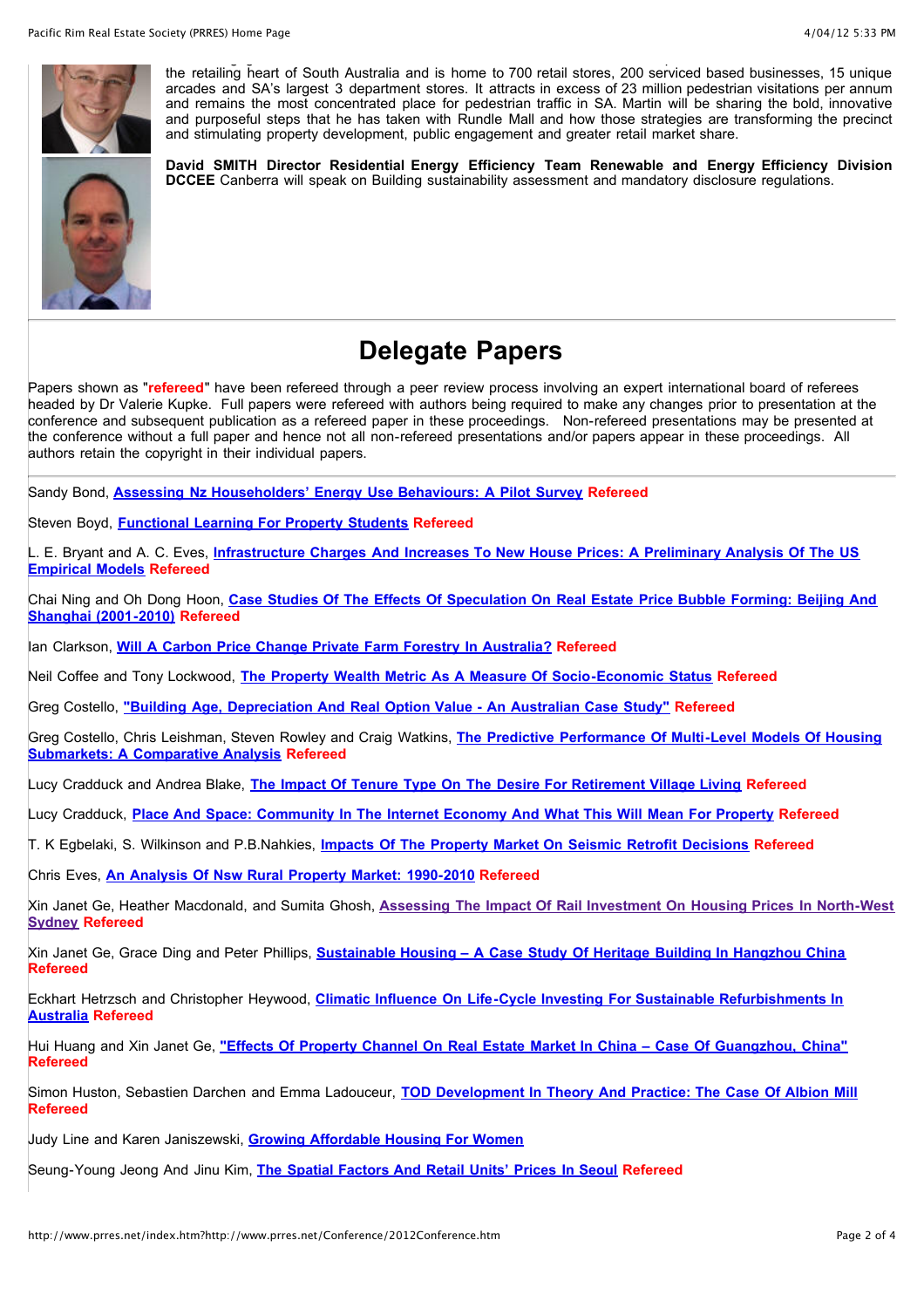Shen Jianfu and Frederik Pretorius, **[Real Estate Development With Financial Frictions And Collateralized Debt](http://www.prres.net/papers/Jianfu_Real_Estate_Development_with_Debt.pdf)**

Nicole Johnston, Chris Guilding and Sacha Reid, **[Examining Developer Actions That Embed Protracted Conflict And](http://www.prres.net/papers/Johnston_Examining_developer_actions_conflict.pdf) Dysfunctionality In Staged Multi-Owned Residential Schemes**

Ernie Jowsey and Jon Kellet, **[The Contribution Of Housing To Carbon Emissions And The Potential For Reduction: An Australia-](http://www.prres.net/papers/Jowsey_The_Contribution_of_Housing.pdf)UK Comparison Refereed**

Valerie Kupke, Peter Rossini and Sharon Yam, **[Identifying Home Ownership Rates For Female Households In Australia](http://www.prres.net/papers/Kupke_Identifying_home_ownership_rates_Female_households_Australia%20.pdf) Refereed**

Matti Kuronen, Mikko Weckroth and Wisa Majamaa, **[Public-Led Urban Development Projects – Comparing Victoria And](http://www.prres.net/papers/Kuronen_Public-Led_Urban_development_Projects.pdf) Scandinavia Refereed**

Veronika Lang And Peter Sittler, **[Augmented Reality For Real Estate](http://www.prres.net/papers/Lang_Augmented_Reality_for_Real_Estate_final.pdf) Refereed**

Alice Lawson, **[Social Sustainability Through Affordable Housing In South Australia](http://www.prres.net/papers/Lawson_Social_Sustainability_affordable_Housing_SA.pdf)**

Rita Yi Man Li, **[Chow Test Analysis On Structural Change In New Zealand Housing Price During Global Subprime Financial](http://www.prres.net/papers/Li_Chow_Test_Analysis_on_Structural_Change.pdf) Crisis Refereed**

Rita Yi Man Li, **[A Review On 10 Countries' Sustainable Housing Policies To Combat Climate Change.](http://www.prres.net/papers/Li_Review_10_Countries_Sustainable_%20Housing_Policies_Comba_Climate_Change.pdf)**

Tony Lockwood and Peter Rossini, **[Efficacy Of The Geographically Weighted Model On The Mass Appraisal Process](http://www.prres.net/papers/Lockwood_Efficacy_Geographically_weighted_regression_in_Mass_apprails.pdf) Refereed**

Fionn Mackillop, **[Balancing The Need For Affordable Housing With The Challenges Of Sustainable Development In South East](http://www.prres.net/papers/MacKillop_Balancing_Need_affordable_housing_challenges_sustainable_development.pdf) Queensland And Beyond.**

Damian Madigan, **[Prefabricated Housing And The Implications For Personal Connection](http://www.prres.net/papers/Madigan_Prefabricated_housing_implications_for_personal_connection.pdf) Refereed**

KF Man and Peter PY Mok, **[An Empirical Study On The Impacts Of Express Rail Link On Property Price-Hong Kong Evidence](http://www.prres.net/papers/Man_Effect_express_rail_on_property_prices.pdf)**

KF Man and SH Fung, **[Operation Efficiencyassessment Of Hong Kong Public Funded Universities-A Dea Approach](http://www.prres.net/papers/Man_operation_efficiency_HK_Uni.pdf)**

Vince Mangioni, **[Defining The Role Of Valuations In Mortgage Lending](http://www.prres.net/papers/Mangioni_Defining_the_role_of_Valuations.pdf) Refereed**

Tajul Ariffin Masron and Hassan Gholipour Fereidouni, **[The Effect Of FDI On Foreign Real Estate Investment: Evidence From](http://www.prres.net/papers/Masron_Effect_of_FDI.pdf) Emerging Economies Refereed**

Anas Matsham & Christopher Heywood, **[An Investigation Of Corporate Real Estate Management Outsourcing In Melbourne](http://www.prres.net/papers/Matsham_Investigation_Corporate_Real_Estate.pdf) Refereed**

John McDonagh, **[The Christchurch Earthquakes Impact On Inner City "Colonisers"](http://www.prres.net/papers/McDonagh_Christchurch_Earthquake_Impact_inner_city_colonisers.pdf)**

Abdul Rahman Mohd Nasir, Chris Eves and Yusdira Yusof, **[Education On Plant And Machinery Valuation For The Real Market:](http://www.prres.net/papers/Nasir_Education_on_Plant_and_Machinery.pdf) Malaysian Practicality Refereed**

Timothy O'Leary, **[Residential Energy Efficiency And Mandatory Disclosure Practices](http://www.prres.net/papers/OLeary_Residential_Energy_Efficiency_Mandatory_Disclosure_Practice.pdf) Refereed**

David Parker, **[Property Education In Australia: Themes And Issues](http://www.prres.net/papers/Parker_Property_Education_Australia_Themes_Issues.pdf) Refereed**

Alan Peters, **[Urban Planning And Its Impact On Housing Markets – The Sydney Example In Theoretical Perspective](http://www.prres.net/papers/Peters_Urban_Planning.pdf) Refereed**

Melissa Pocock, **["Holdouts, Site Amalgamations And Renewal Of Urban Areas: A Call For Legislative Reform"](http://www.prres.net/papers/Pocock_Holdouts_Site_Amalgamations.pdf) Refereed**

Mohammad Anisur Rahman and Nicholas Chileshe, **["Attitudes, Perceptions And Practices Of Contractors Towards Quality Related](http://www.prres.net/papers/Rahman_Chileshe_Attitudes_Perceptions_Practices_Of_Contractorsr.pdf) Risks In South Australia"**

Janek Ratnatunga and David Parker, **[A Capability Approach To Real Estate Valuation And Value Enhancement](http://www.prres.net/papers/Ratnatunga_Capability_Approach_to_Real_Estate_Valuation.pdf)**

Wejendra Reddy, **[Determining The Current Optimal Allocation To Property: A Study Of Australian Fund Managers](http://www.prres.net/papers/Reddy_Current_optimal_allocation_property_Australia.pdf)**

Damrongsak Rinchumpoo, Chris Eves and Connie Susilawati, **"The Validation Of The Rating For Sustainable Subdivision [Neighbourhood Design \(RSSND\) In Bangkok Metropolitan Region \(BMR\), Thailand"](http://www.prres.net/papers/Rinchumpoo_The_Valuation_of_the%20_Rating.pdf) Refereed**

Peter Rossini and Valerie Kupke, **[Granger Causality Test For The Relationship Between House And Land Prices](http://www.prres.net/papers/Rossini_Granger_Causality_test_relationship_House_and_land_prices.pdf) Refereed**

Steven Rowley, **[Housing Market Dynamics In Rural And Regional Australia](http://www.prres.net/papers/Rowley_Housing_Market_Dynamics.pdf) Refereed**

Jane H. Simpson, **[An Exploratory Study Of The Performance Characteristics Of The Property Vehicles Listed On The New](http://www.prres.net/papers/Simpson_Exploratory_Study_Performance_Characteristics_%20Property_Vehicles_Listed_NZX.pdf) Zealand Stock Exchange (NZX)**

Garrick Small, **[Government Space Procurement Options: Testing The Myths](http://www.prres.net/papers/Small_Government_Space_Procurement.pdf) Refereed**

Connie Susilawati and Deborah Peach, **[Challenges Of Measuring Learning Outcomes For Property Students Engaged In Work](http://www.prres.net/papers/Susilawati%20_Measuring_learnin_outcomes%20_work_integrated_learning%20.pdf)**